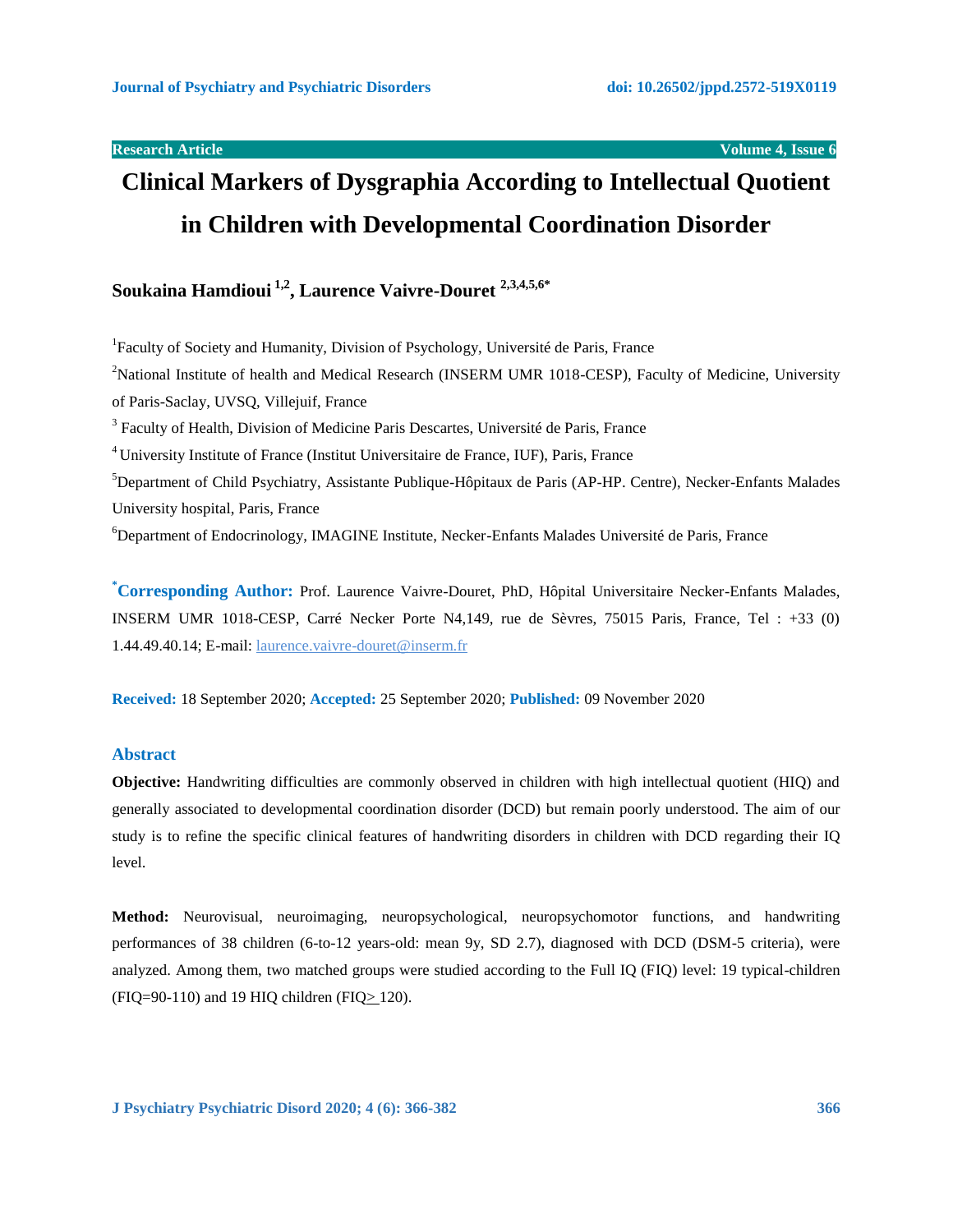**Results:** Handwriting difficulties were present in both groups without statistical difference. Dysgraphia was significantly related to pyramidal-tract-dysfunction  $(p=0.01)$  and electroretinogram abnormalities  $(p=0.03)$  in both groups. In HIQ children, a specific marker was identified: visual gnosis impairment associated to deficit of visualspatial memory.

**Conclusions**: Dysgraphia is a severe diagnosis involving the central nervous system, affecting the motor and neurovisual pathways and it rather appears as a comorbidity to DCD. Neurological-soft-signs and electroretinogram abnormalities can be considered as interesting clinical markers of dysgraphia in children with DCD. Children having  $FIQ>120$  display visual gnosis disorder as a specific clinical marker of dysgraphia.

**Keywords:** Handwriting disorders; Dysgraphia; Developmental coordination disorder; High intellectual quotient; Neurological soft signs; Developmental assessment

# **Abbreviations**

ADHD = Attention Deficit-Hyperactivity Disorder DCD = Developmental Coordination Disorder ERG = Electroretinogram FIQ = Full Intellectual Quotient HIQ = High Intellectual Quotient  $IM = Ideomotor$ MANOVA = Multivariate Analysis of Variance  $MX = Mixed$  subtype  $NP-MOT = Development$  neuropsychomotor battery NSS = Neurological Soft Signs PSR = Phasic Stretch Reflex VCI = Verbal Comprehension Index VEP = Patterns of Visual Evoked Potential VSC = Visuo-Spatial/ or Constructional VSI = Visual Spatial Index

#### **1. Introduction**

Handwriting is a complex developmental process requiring perceptual, motor cognitive, and emotional capacities [1, 2]. A literature review highlights the different terms used to describe handwriting disorder: poor writing [3], handwriting dysfunction [4], dysgraphia [5] or learning disability handwriting (including poor handwriting and dysgraphia) [6]. Other authors defined "motor dysgraphia" as a disorder in fine motor coordination, proprioception,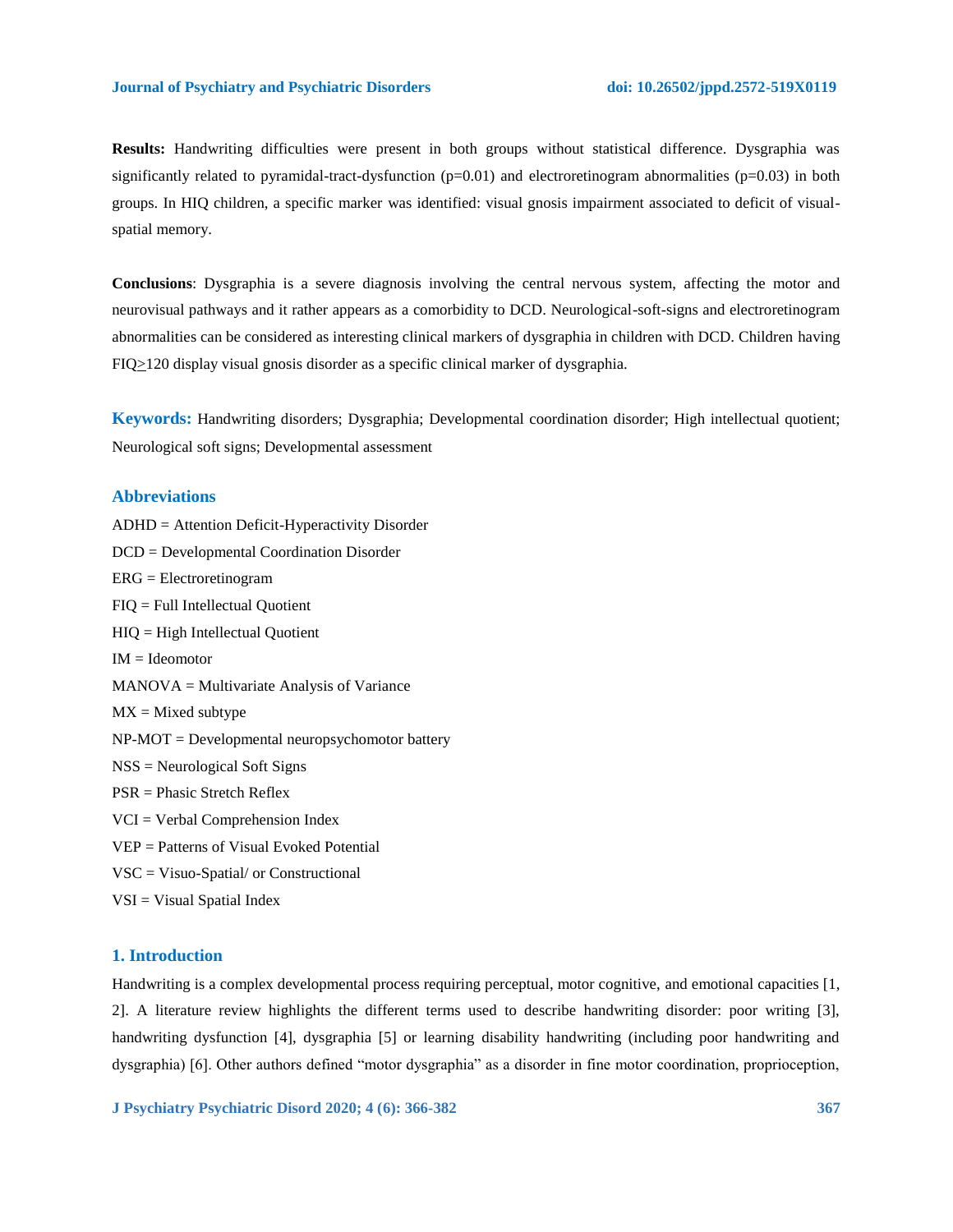and visual perception, characterized by slowing only in writhing activity [7]. However, there is still no consensus in the literature regarding the definition of handwriting disorder and their etiology remaining poorly understood. Lopez et al. [8, 9] differentiated dysgraphia from poor handwriting identifying six specific handwriting criteria (Table 1). In the current study, we dissociated between dysgraphia and poor handwriting, considering dysgraphia to be a marked degree of handwriting impairment.

| Criteria                                                 | <b>Details</b>                                        |  |
|----------------------------------------------------------|-------------------------------------------------------|--|
| Criterion 1: Irregular handwriting                       | Irregular spaces between letters, words and lines,    |  |
|                                                          | irregularity in letter size.                          |  |
| Criterion 2: <b>Immaturity of handwriting gesture</b>    | Gestural developmental organization of the upper      |  |
|                                                          | limb (according to a joint repository of gestural     |  |
|                                                          | organization shoulder-elbow-wrist-fingers) allowing   |  |
|                                                          | the child to perform the fine motor gestures required |  |
|                                                          | to form letters.                                      |  |
| Criterion 3: Excessive pressure of the open on the paper | Pen pressure on the paper.                            |  |
| Criterion 4: Neuro-vegetative responses                  | Sweating, pain, respiratory breaks.                   |  |
| <b>Criterion 5: Trembling</b>                            | Handshake when writing.                               |  |
| Criterion 6: Slow handwriting velocity                   | Scores based on interquartile range $(\leq Q3)$ .     |  |

**Table 1:** Handwriting qualitative criteria identified in the study of Lopez et al. (2016).

The international DSM-5 classifications "Impairment in written expression" [10] and DSM-4 "disorder of writing expression" [11] does not include "handwriting difficulties". However, DSM-4-TR page 56 states a disorder in spelling or handwriting alone, in the absence of other difficulties of written expression, generally does not qualify for a diagnosis of disorder of written expression. If poor handwriting is due to impairment in motor coordination, a diagnosis of Developmental Coordination Disorder (DCD) should be considered [12]. Handwriting difficulties are often linked to learning disabilities (e.g. dyslexia, dysorthographia, attention deficit-hyperactivity disorder (ADHD), DCD). It is a public health issue often alerting clinicians whatever the level of intelligence quotient (IQ), but it is often noted in children with high IQ (HIQ). Certain authors putatively explained this by a dysynchrony between intellectual and motor performances as a developmental fact in these children, because they think faster than they write, causing a poor handwriting [13-15]. According to the normal distribution and mainly to the Gaussian curve of the Wechsler intelligence scale [16], a Full IQ (FIQ) from 120 to 129 (6.7% of the general population) is considered as superior. Very superior FIQ beginning at 130 (2.5%), two standard deviations from the mean, qualified as high intellectual potential. Thus, are children with a high FIQ really characterized systematically and significantly by handwriting difficulties compared to children with an average FIQ? To answer this question, it is interesting to study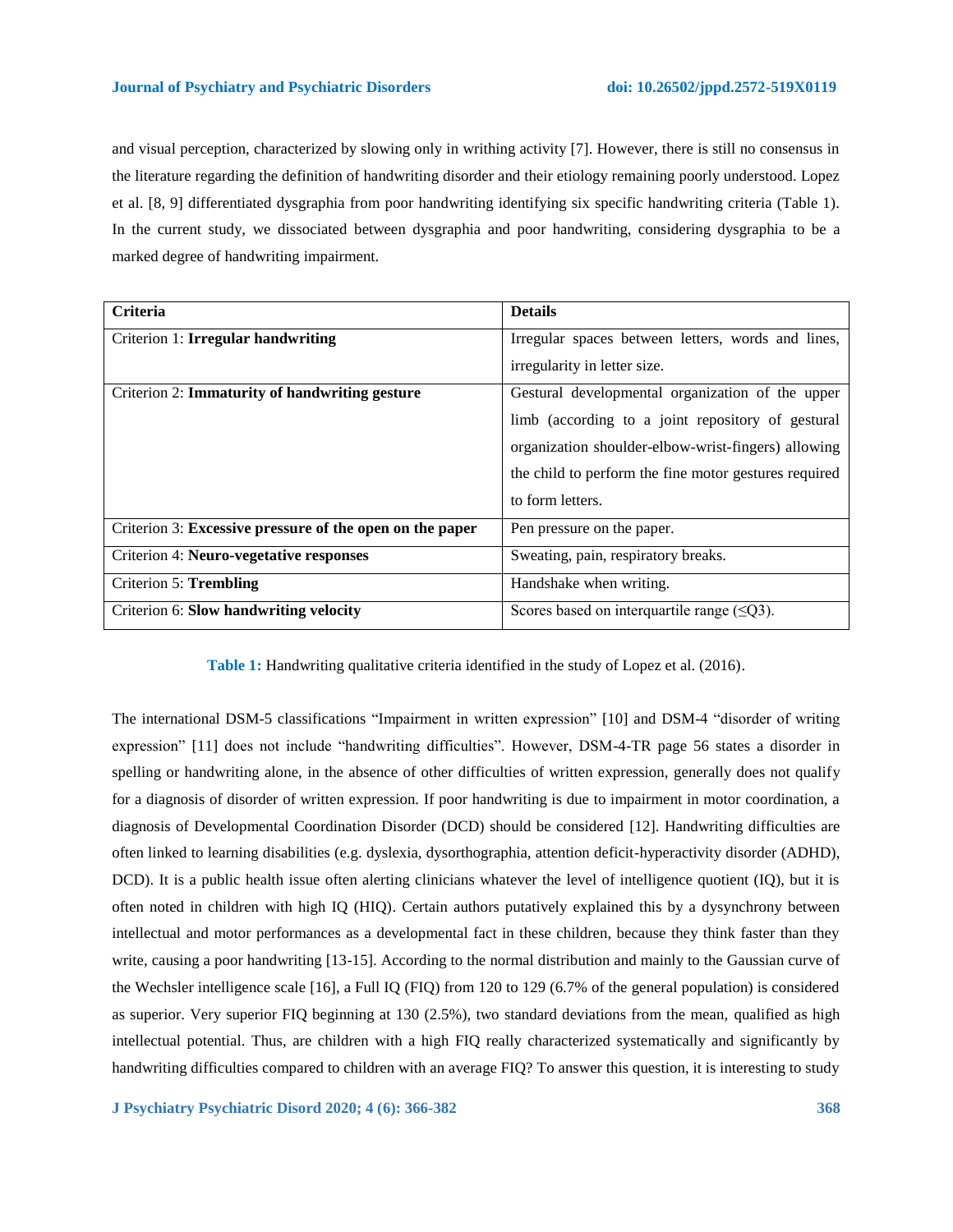the clinical features of handwriting disorders in a group of children with high FIQ compared to a matched group with average FIQ. Handwriting disorders are often assessed with a single test based on writing product only, without deep analyze of other functions involved in handwriting: primarily the Concise Children's Handwriting Rating Scale (BHK) [17] or Scale for rapid assessment of children's writing [18], the Children's Handwriting Assessment Tool (ETCH) [19], the Minnesota Handwriting Assessment (MHA) [20], the Detailed Assessment of Writing Speed (DASH) [21].

Children with DCD are particularly affected by handwriting disorders (87-88%) [22, 23] but no study has analyzed these difficulties in children with DCD regarding their IQ in inclusion criteria. The study of handwriting disorders in DCD is all the more complex because, despite the consensus of terminology and diagnosis reached by international researchers [24], DCD remains poorly understood and studies do not use the same tools to identify their groups of children with DCD. Certain studies shed light on the features of DCD, using clustering method and normative agerelated data with a deep standardized assessment including cognitive, neuromotor and neurovisual tests, highlighting DCD subtypes with specific diagnostic markers [23, 25-27]. They identified two mainly pure DCD subtypes: ideomotor-DCD (MI) (8%), visuo-spatial/or visuo-constructional-DCD (VSC) (52%) and a mixed subtype (MX) (40%). Children with IM-DCD had as diagnostic markers significant alterations in manual practice, digital perception, and imitation of gestures. The VSC subtype was characterized by impairments in visual spatial motor structuring and/or construction skills visual motor integration, while the MX subgroup shared impairments common to IM and VSC, with in addition poor manual dexterity, specific impairments in motor coordination of the lower and upper limbs, and neurological soft signs (NSS) suggesting synkinesis, adiadochokinesis, and other comorbidities (e.g. impaired executive function, impaired auditory memory). All children in VSC and MX subtype had handwriting disorders. It thus appears very interesting to specify the clinical features of handwriting disorders according to DCD subtypes which could be useful for clinical decision-making processes (diagnosis and remediations).

The purpose of the current study was to analyze neuropsychological, neuropsychomotor, neuroimaging and neurovisual characteristics, to refine the specific features of handwriting disorders (dysgraphia/poor handwriting) in children with DCD, regarding their IQ. The first hypothesis explores if dysgraphia appears such as a developmental fact in children with DCD comparing a group with high FIQ and another with an average FIQ. The second explores if there are specific clinical features of dysgraphia in both groups, using neuroimaging, standardized developmental assessment of neuropsychological, neurovisual and neuropsychomotor functions, including neurological soft signs evaluation.

# **2. Methods**

# **2.1 Ethical approval**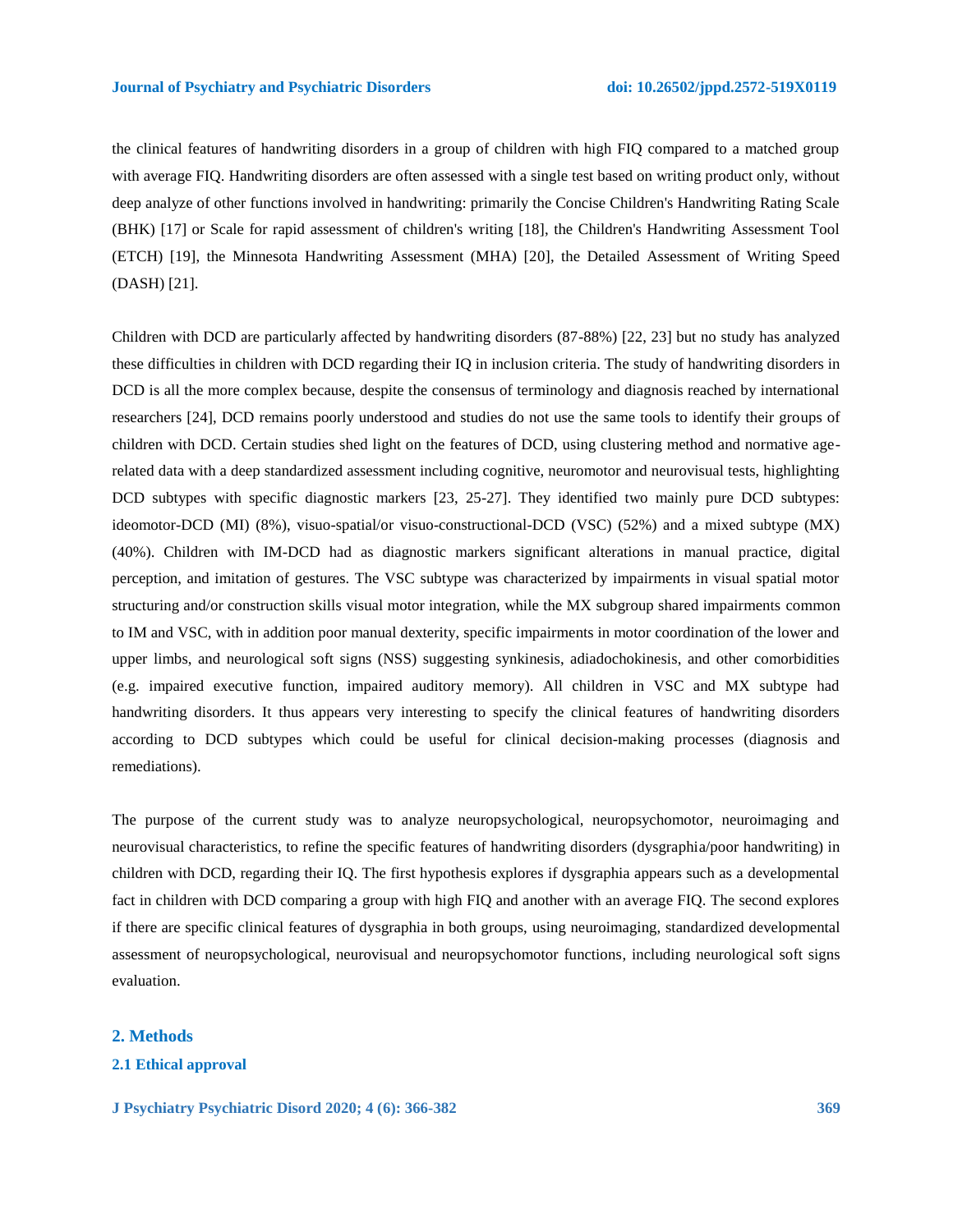The Intuitional ethic committee of Paris Descartes University approved our study (CER-PD 2019-49; CER-PD 2019-93). Participants provided written informed consent before the start of the study, signed by a parent or legal representative and children before enrolment in the study.

## **2.2 Participants**

Data from 38 DCD children aged 6 to 12 years-old (mean 9y, SD 2.7) were recruited in the outpatient consultation of child psychiatry departments at Necker Hospital University in Paris, France. All of them met the DCD criteria DSM-5 [10] to be included. Inclusion criteria were strict: Children with sensory and severe visual abnormalities (e.g. strabismus, amblyopia, nystagmus), a diagnosis of severe language disorders, genetic disorder, traumatic brain injury, general medical abnormalities, or ADHD, autism spectrum disorder, psychiatric abnormalities (according to DSM-5 criteria) were not included. Nor was any child born premature (<37 weeks) and no physical therapy neither medication. Children who met inclusion criteria were assigned to the three DCD subtypes validated in a previous study and described above [23, 25, 28]: IM, VSC, and MX-DCDs. Among the 38 children, we dissociated two matched groups in accordance with Gaussian curve of Weschler intelligence scale [16]: 19 typical children (FIQ=90-110) with DCD and 19 HIQ children (>120) with DCD. Within this last group, we distinguished superior FIQ starting at +1.33 SD (FIQ=120-129), and very superior FIQ at +2 SD (FIQ≥130) who are identified as gifted children by the Wechsler intelligence scale [16]. The two groups were matched according to sociodemographic data, age, language disorder, and ophthalmological abnormalities.

All children underwent extensive neuropsychological, brain Magnetic Resonance Imaging (MRI) scans, handwriting assessment, neurovisual, anamnestic form, and developmental neuropsychomotor assessment.

#### **2.3 Measures**

**2.3.1. Neuropsychological and Handwriting assessment:** All children completed a standard measure of intelligence, the Wechsler Intelligence Scale for children (WISC-4) according to the age [16]. Verbal Comprehension Index (VCI), Visual Spatial Index (VSI), and FIQ scores were expressed as standardized scores (mean 100, SD=15). Auditory memory and working memory were also analyzed in addition to visual spatial structuring with Kho's cubes, and mental executive functions of planning with the Porteus Labyrinth test and Tower of London test [29]. Visual spatial organization and memory were evaluated with copying and memorization of a complex geometric figure [30], and the visual motor integration by Beery-VMI test [31]. Visual perception was assessed with tangled lines and naming of animals seen in outline from the rear and outlines of mudded fruits (standardized and normed tests) [23]. Kinesthetic perception was assessed with a ''status test'', in which the child's arm and finger are positioned in a posture that he must remember and repeat with eyes closed. Language was assessed by the ODEDYS test and the N-EEL battery [32-33].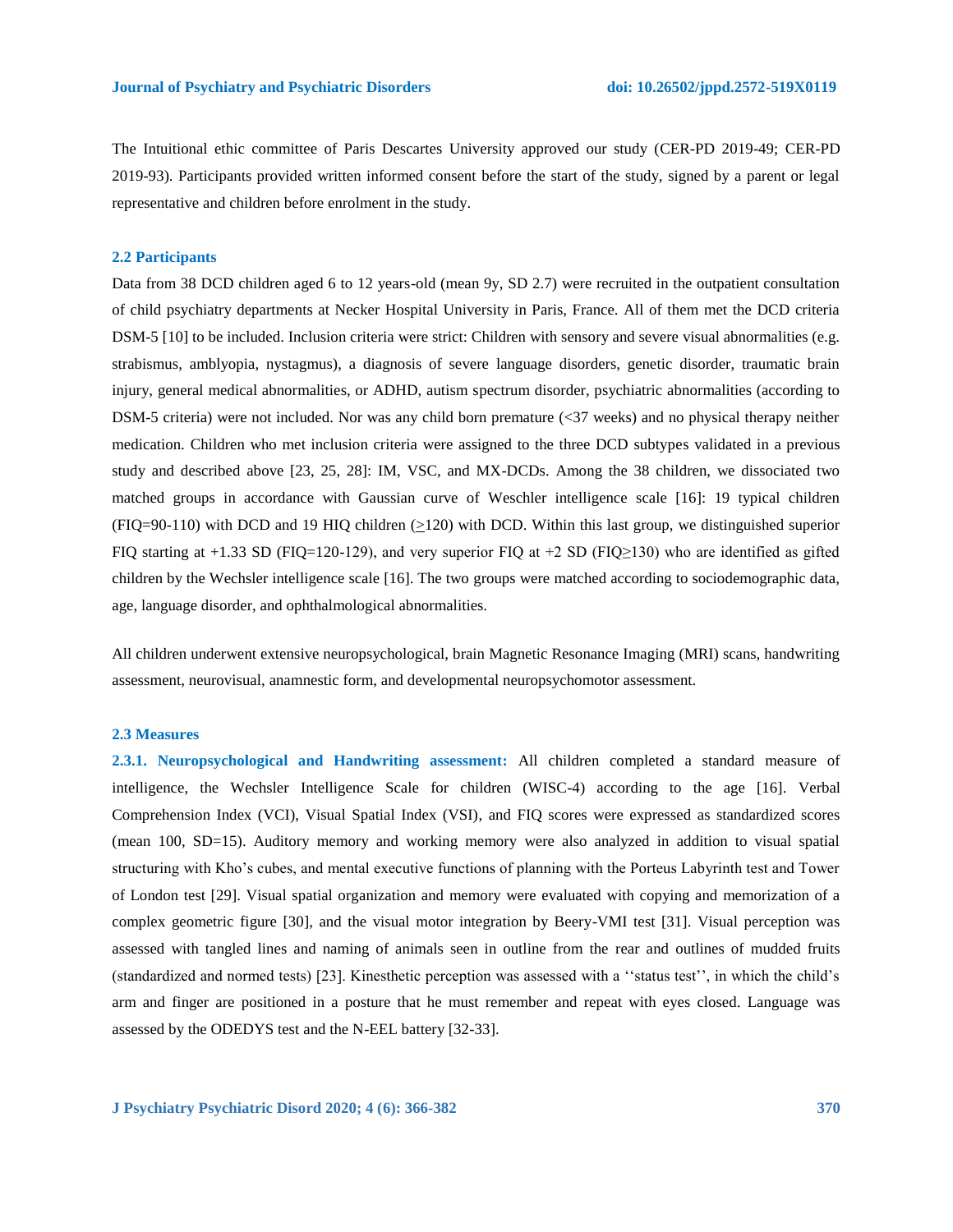Regarding handwriting evaluation, we used the French handwriting scale of the Ajuriaguerra test correlated at 0.78 with the BHK French adaptation scale [17], including an assessment of quality of gesture, of the regularity and form of letters, and a specific dysgraphia scale with criteria allowing to detect dysgraphia. Then, we analyzed poor handwriting and dysgraphia (scoring higher than 19, following the scoring guidelines of author). We also extracted the six qualitative handwriting criteria described in the study of Lopez et al. [8].

**2.3.2. Neuropsychomotor developmental assessment:** To evaluate neuropsychomotor physical functions, all children have been assessed with a standardized developmental neuropsychomotor battery (NP-MOT) [34]. It is a validated battery, applicable to children from 4 years old and has adequate test-retest reliability and internal consistency. Correlation coefficients of the NP-MOT with the Bruininks-Oseretsky Test Motor Proficiency (BOTMP) [35] range from 0.72 to 0.84, for motor coordination and balance. It allows physical standardized assessment of passive/active muscular tone of limbs and axial tone, NSS such as synkinesis, hypotonia, hypertonia with the presence of mild lower limb pyramidal tract abnormality such as the pyramidal stretch reflex (PSR), control and regulation in gross motor tasks (gait, balance, coordination), bodily spatial integration, laterality, and manual praxis, completed by imitation of gestures.

**2.3.3. Brain MRI scans: T1, T2, FLAIR, neurovisual assessment and other measures:** Anatomical MRI was performed with a 1.5 Tesla (Signa General Electric) scanner using the following sequences: 3D T1-weighted sequence, axial and coronal FSE T2-weighted imaging and coronal FLAIR sequences.

The electro-physiological examination of neurovisual functions consisted of Electroretinogram test (ERG), Patterns of Visual Evoked Potential (VEP) were also recorded to detect brain abnormalities and analyze the visual motor pathways. The stimuli consisted of a high contrast black and white check of 60, 30, and 15 patterns element size in minutes, in a field of 30◦ as recommended by the International Society for Clinical Electrophysiology in Vision (ISCEV) standards. Amplitudes and peak latencies of ERG and VEP were compared to normative values. This assessment was preceded by ophthalmologic and orthoptic examinations including refraction.

An anamnesis form was also used to collect data about pregnancy and delivery, psychomotor development (e.g., sitting alone, walking), and any difficulties with constructional play, such as puzzles and Lego blocks following a model relative to developmental markers found in previous study [23].

## **2.4. Statistical analysis**

We used R-software [36] for statistical treatment. Data were analyzed according to the intention-to-treat principle. We used p-values at 0.05 to indicate statistical significance and p-values at 0.01 if reached. We also applied the statistical error correction especially Bonferroni method to adjust for multiple comparisons. To analyze dependence between  $IQ<sub>S</sub>$  and all DCD variables (continuous outcomes according to one or more classification factors),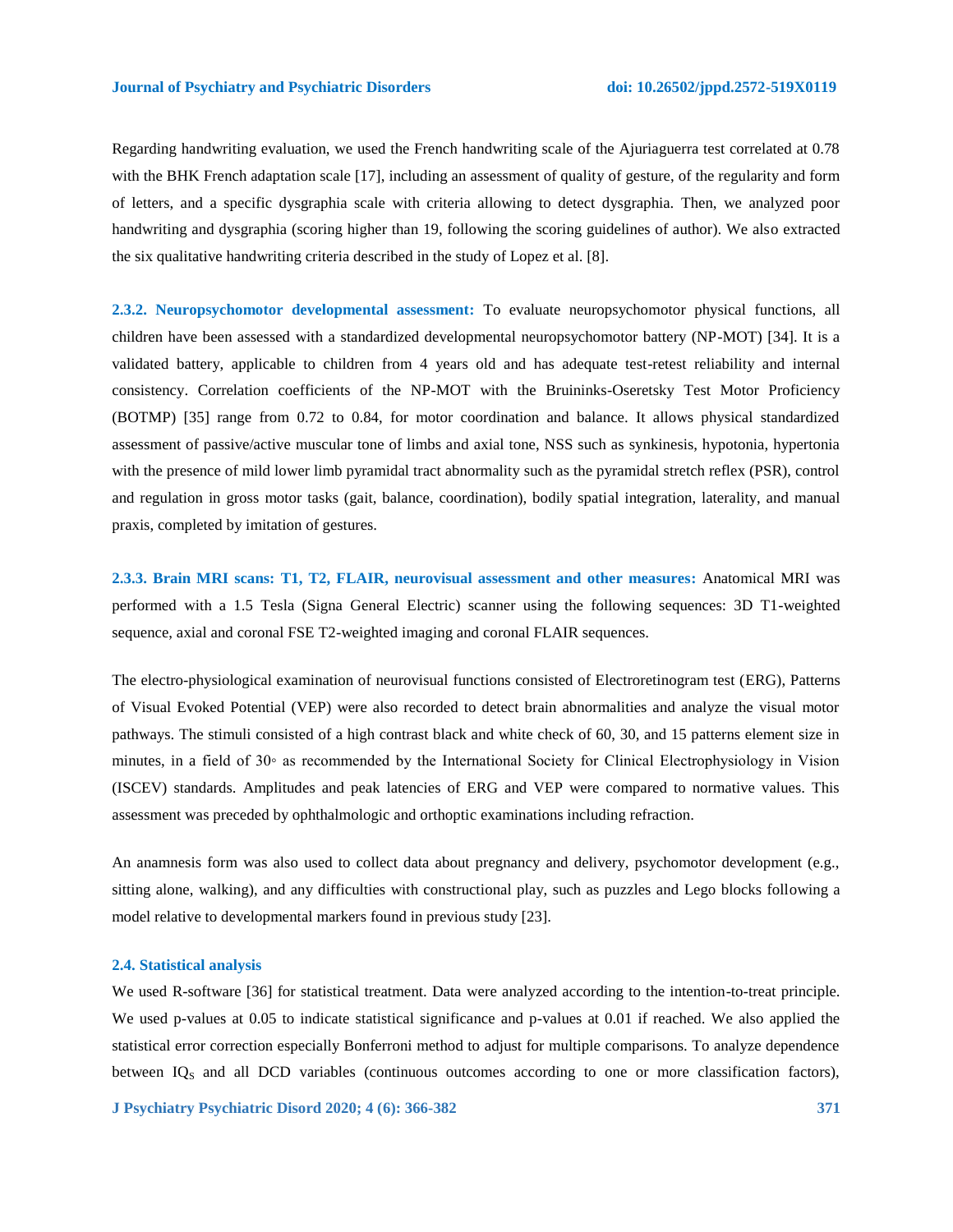parametric Multivariate Analysis of Variance (MANOVA) was used. Comparisons of scores for the two groups were performed by Student's T-test (t). For the dichotomous variables the Pearson chi-square test  $(\gamma 2)$  was used (Two-way cross-classification between qualitative variables). Variables were coded as 0 for success to a test (meaning no disorder) or 1 for failure (indicating a probable disorder) based on regular scoring (standard deviation:  $1 < SD$  or  $1 < 20<sup>th</sup>$  percentile according to the test). A Spearman's  $\rho$  test ( $\rho$ ) for non-parametric correlations were used.

# **3. Results**

# **3.1 Sample descriptive analyzes and parametric Multivariate Analysis of Variance (MANOVA)**

Sociodemographic and clinical characteristics of all children are presented in Table 2. Groups (HIQ children with DCD versus typical children with DCD) were matched according to sociodemographic data; age ( $t=- 0.069$ , df=18, p=0.945 [95% CI, 95.16 to 124.24]), language disorder  $(\gamma^2$  (1)=0.2, p=0.655 [95% CI, 0.72 to 0.74]), and ophthalmological abnormalities  $(χ2 (1)=0, p=1 [95% CI, 1 to 1)$ . Only FIQ scores are identified as differentiation criterion of groups (t=12.87, df=18, p<0.0001 [95% CI, 127.36 to 138.01]). However, we found 11% of language disorders, previously undiagnosed, especially dyslexia in HIQ children vs 16% in typical children with DCD, and 32% of ophthalmological abnormalities in both groups.

We identified 100% of handwriting disorders in both groups with high rate of poor handwriting compared to dysgraphia. We distinguished 95% of poor handwriting in both groups and 21% in typical children versus 26% in HIQ children with DCD of dysgraphia. In all our analyzes, no significant difference was shown within the HIQ group.

|                         | <b>Typical children with DCD</b> | <b>HIQ children with DCD</b> |
|-------------------------|----------------------------------|------------------------------|
|                         | $(n=19)$                         | $(n=19)$                     |
|                         |                                  |                              |
| Age (months): mean (SD) | 109.84 (33.72)                   | 109.79 (33.34)               |
| Gender (%)              |                                  |                              |
| Female                  | 5                                | 10                           |
| Male                    | 95                               | 90                           |
| IQ mean (SD)            |                                  |                              |
| <b>FIQ</b>              | 100.79(6.83)                     | 133.68 (11.95)               |
| <b>VSI</b>              | 89.21 (11.21)                    | 116(21.10)                   |
| <b>VCI</b>              | 109.84 (13.78)                   | 134.89 (13.82)               |
|                         |                                  |                              |

**Legend:** IQ: Intellectual Quotient; FIQ: Full Intellectual Quotient; VSI: Visual Spatial Index); VCI: Verbal Comprehension Index; HIQ: High intellectual quotient; DCD: Developmental coordination disorder; SD: Standard deviation.

**Table 2:** Sociodemographic and clinical characteristics in HIQ FIQ>120) and typical children (FIQ=90-110) with DCD (n=38).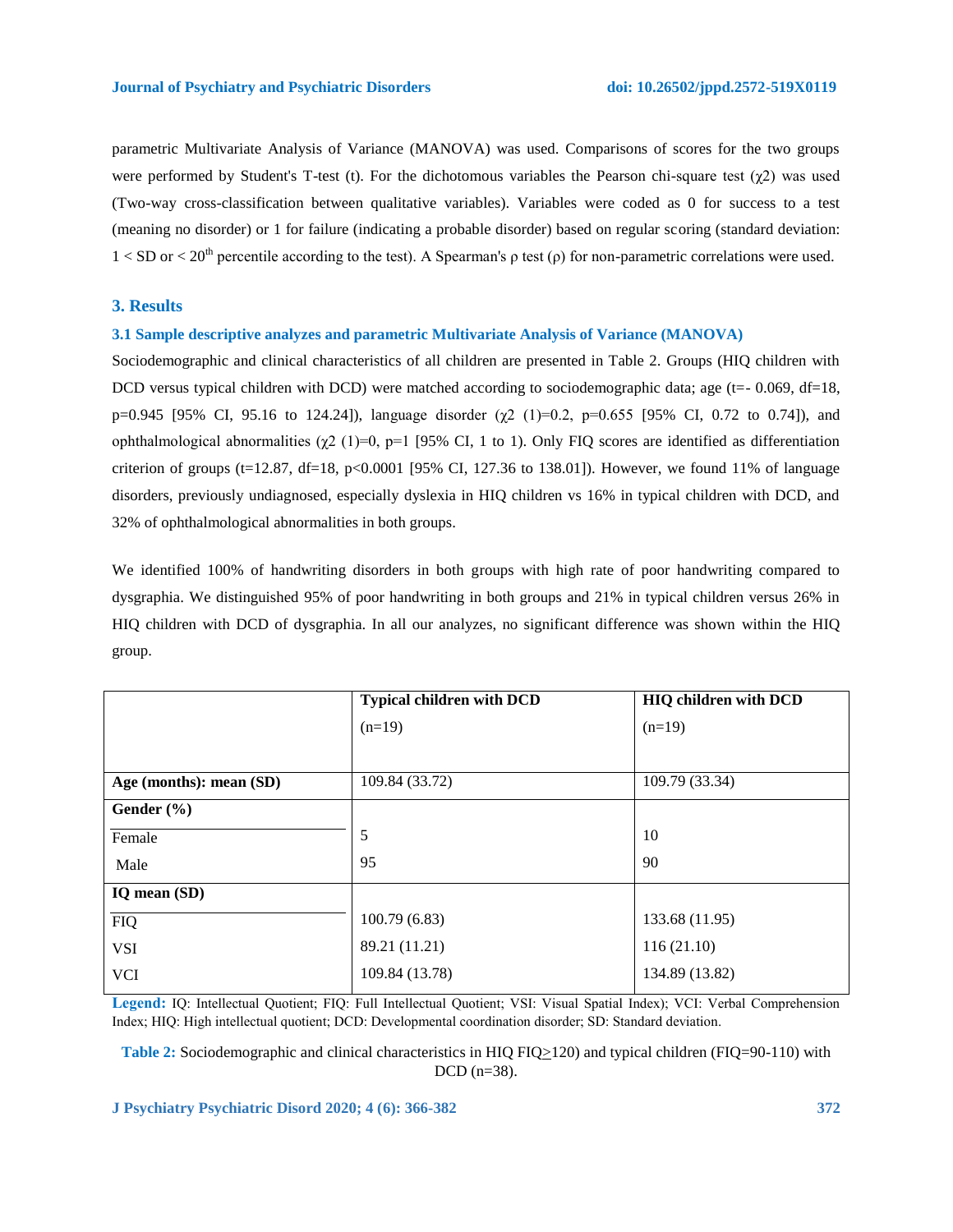Regarding DCD, the outcomes show a significant difference between groups regarding frequency of IM-DCD [F (1, 36)=4.67, p=0.035] and VSC-DCD [F (1, 36)=5.28, p=0.03] in favor of HIQ children but not for MX-DCD [F (1, 36)=0.66, p=0.41]. In HIQ children, we found 58% of MX, 5% of IM, and 37% of VSC DCD. About typical children with DCD, there were 21% of MX, 11% of IM, and 68% of VSC. Handwriting disorders were represented in both groups without significant difference whether poor handwriting  $[\chi^2 (1)=0.12, \text{p}=0.73]$  neither dysgraphia  $[\chi^2(1) = 0.11, \text{ p=0.74}]$ . Regarding the DCD subtypes, dysgraphia was present only in MX-DCD in typical children with DCD and was present in MX and VSC-DCD in HIQ children with DCD. Otherwise, all subgroups displayed poor handwriting in all DCD subtypes. Regarding qualitative handwriting criteria, we identified the same in both groups: immaturity of gesture  $(p<0.0001)$ , excessive pressure of the pen on the paper  $(p<0.0001)$ , and neurovegetative responses (p<0.0001). They are identified in all DCD subtypes in typical children while there only found in VSC and MX-DCD in HIQ children (Figures 1and 2):



**Legend:** DCD: Developmental Coordination Disorder; HIQ: High intellectual quotient; IM-DCD: Ideomotor-DCD; VSC-DCD: Visuo-spatial/ or constructional-DCD; MX-DCD: Mixed-DCD; Criterion 1: Irregular handwriting; Criterion 2: Immaturity of handwriting gesture; Criterion 3: Excessive pressure of the open on the paper; Criterion 4: Neuro-vegetative responses; Criterion 5: Trembling; Criterion 6: Slow handwriting velocity; \*: significant difference p<0.05.

**Figure 1:** Distribution of qualitative handwriting criteria in HIQ children (FIQ>120) with DCD.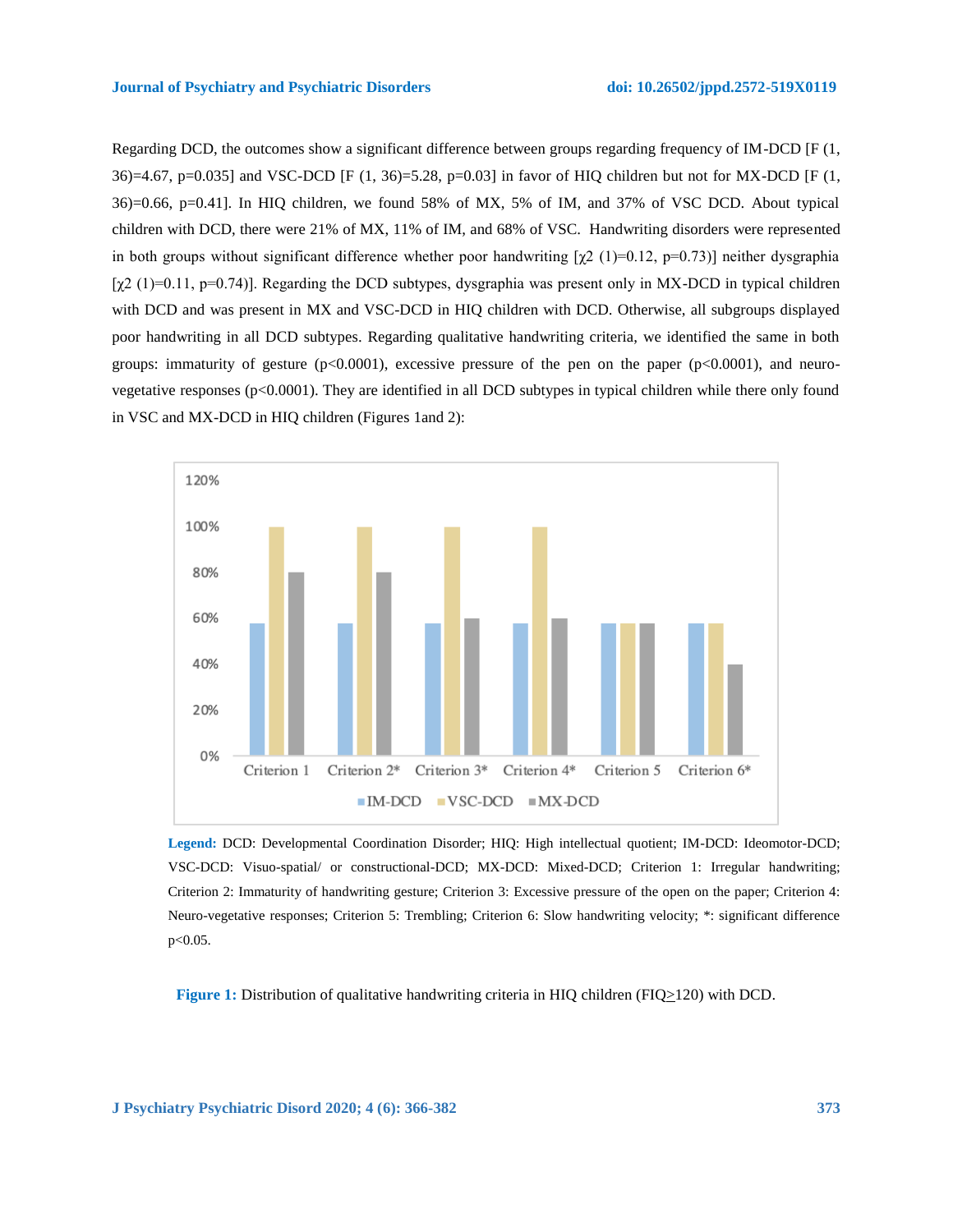#### **Journal of Psychiatry and Psychiatric Disorders doi: 10.26502/jppd.2572-519X0119**



 **Legend:** HIQ: High intellectual quotient.

**Figure 2:** Distribution of qualitative handwriting criteria in typical children (FIQ=90-110) with DCD.

# **3.2 Relationship between neuropsychological functions and the level of handwriting disorder (poor handwriting, dysgraphia)**

VCI, VSI, and FIQ scores were not significantly associated with either poor handwriting (respectively p=0.58,  $p=0.52$ , and  $p=0.96$ ) or with dysgraphia (respectively  $p=0.28$ ,  $p=0.38$ , and  $p=0.15$ ) in all children. Only deficit of visual spatial memory is significantly related to dysgraphia in HIQ children (p=0.01). As well, IM-DCD has a significant, strong, and positive correlation with executive functions disorder (p=0.001) in HIQ children with DCD, and negative correlation between Kho's' cubes test failure ( $p=0.006$ ), visual spatial memory ( $p=0.05$ ) and VSC-DCD. We identified 16% of auditory-memory deficits and 5% of auditory-attention difficulties in typical children with DCD vs respectively 26% and 37% in HIQ children with DCD.

# **3.3 Relationship between brain MRI investigations and neurovisual functions regarding the level of handwriting disorder (poor handwriting, dysgraphia)**

We displayed more abnormal MRI in typical children with DCD (42%) than in HIQ children with DCD (32%) but not significantly. The abnormalities detected were: posterior peri ventricular white matter anomalies, unilateral ventricular dilatation with small left hippocampus, ventricular dilatation and white matter posterior hyper-intensities with anomalies of hippocampus; hyper-intensity on T2 and FLAIR in the left pallidum; multiple punctate white matter hyper-intensities on T2 and FLAIR sequences and dilated Virchow-Robin spaces, small hippocampus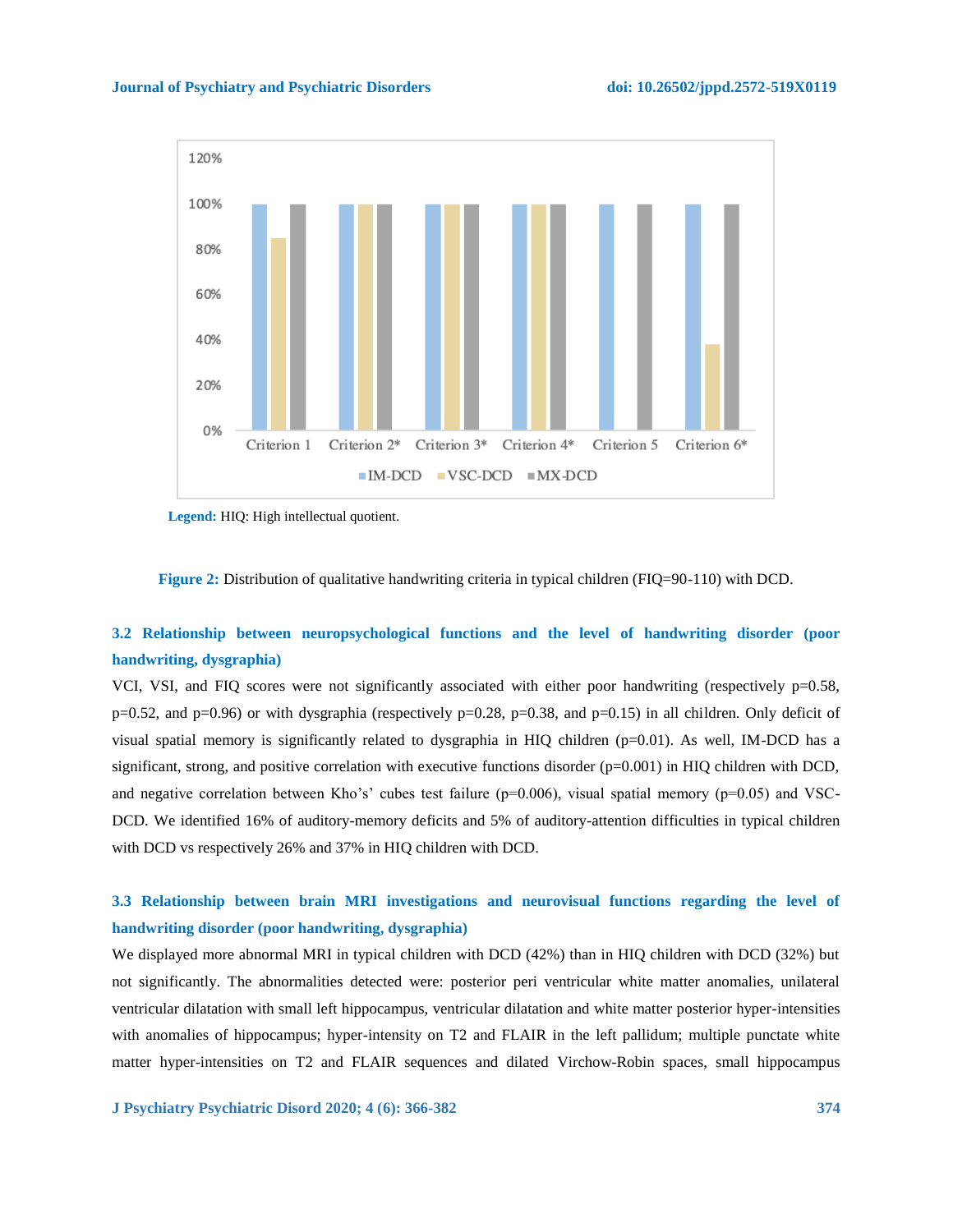(Interuncal Index), dysgenesis of the corpus callosum (Vermis Cerebellar Atrophy), and non-specific cysts. These abnormalities are heterogeneous and non-specific to dysgraphia neither to PSR but were significantly (p=0.014) related to criterion-1 (irregular handwriting) in typical children with DCD.

Regarding electrophysiological examination of neurovisual functions, no significant difference was shown between both groups either dysgraphia or poor handwriting, but we identified significant correlations between dysgraphia and ERG in both groups (typical children with DCD:  $p=0.04$ ; HIQ children with DCD:  $p=0.03$ ). In Typical children with DCD, we identified 75% of abnormal horizontal pursuit, 50% of abnormal vertical pursuit, 100% of abnormal VEP, and 100% of abnormal ERG with dysgraphia. Depending poor handwriting in the same group, we have respectively found 61%, 33%, 94%, and 100%. In HIQ children with DCD children, there were 20% of abnormal horizontal pursuit, 60% of abnormal vertical pursuit, 60% of abnormal VEP, and 100% of abnormal ERG with dysgraphia. Depending poor handwriting in this group, we respectively found 65%, 65%, 88%, and 100%. No significant difference was shown between both groups.

Regarding visual perception, we have significantly shown  $[\gamma 2 (1)=3.6, \gamma =0.05]$ , more visual gnosis disorder in HIO children with DCD (89%) than in typical children with DCD (5%), and it was significantly related to dysgraphia in HIQ children  $(p=0.03)$ .



**Legend:** HIQ: High intellectual quotient.

**Figure 3:** The rate of success in bodily spatial orientation test in HIQ group (FIQ>120) compared to typical children (FIQ=90-110) with DCD.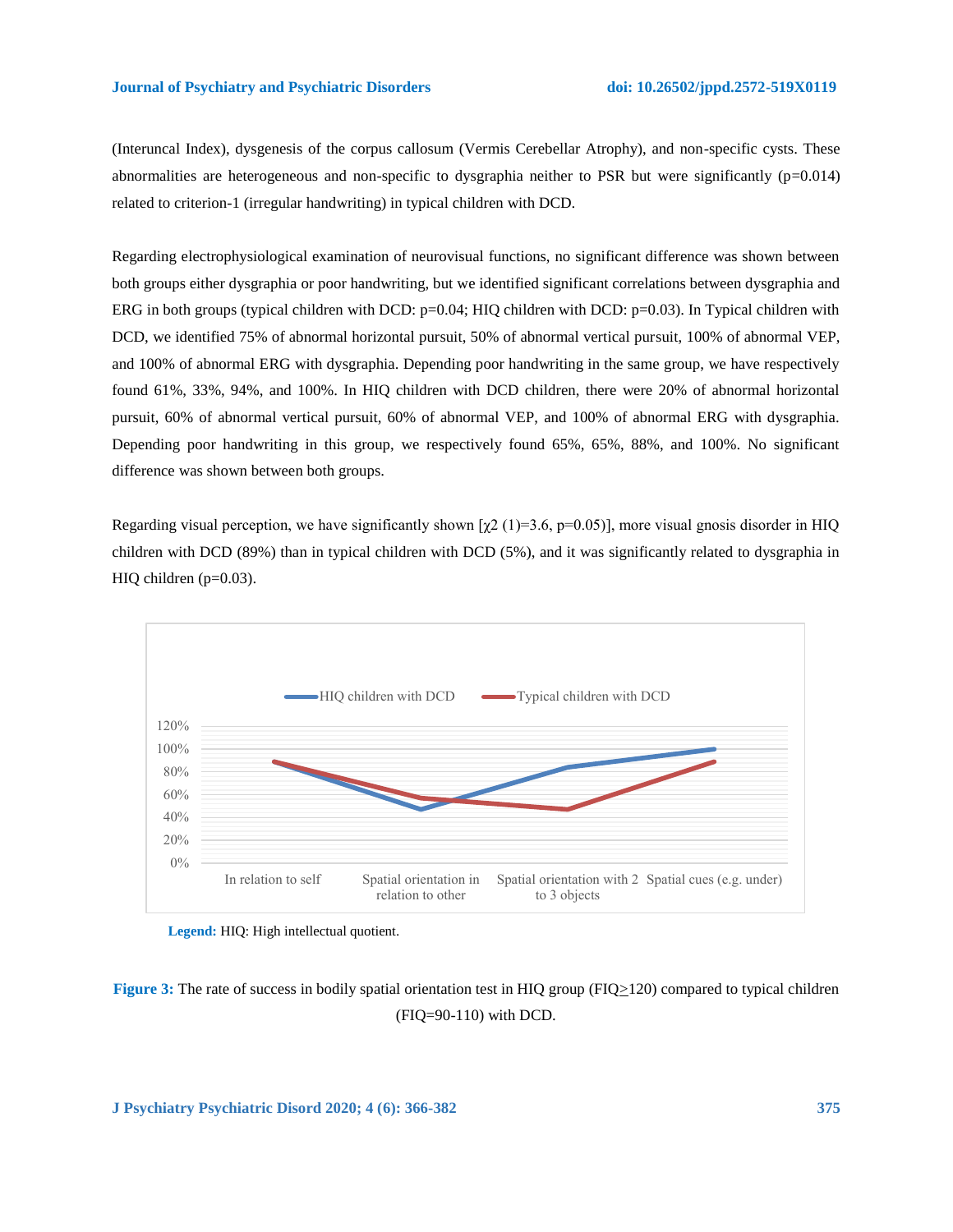# **3.4 Relationship between neuropsychomotor functions and the level of handwriting disorder (poor handwriting, dysgraphia)**

Regarding neuropsychomotor features evaluated by NP-MOT battery, when comparing poor handwriting in typical versus HIQ children with DCD, we have respectively found 56% vs 17% who achieved object spatial orientation skill (χ2 (1)=3.77, p=0.05 [95% CI, 86 to 97]), 39% vs 6% of buccofacial praxis success (χ2 (1)=4.5, p=0.03 [95% CI, 65 to 75]). There was no significant difference between both groups regarding dysgraphia. In contrast, when comparing HIQ and typical children with DCD without poor handwriting, we respectively noted 84% vs 47% of success in object spatial orientation skill (Figure 3).

Regarding functional laterality, we found a statistical difference beginning at QI=130 ( $\chi$ 2 (1)=4.57, p=0.03) [95% CI, 100 to 100]), with 33% of right-handed and 67% of left-handed vs 65% of right-handed and 35% of left-handed respectively.

Regarding dysgraphia, it was significantly related to distal pyramidal tract dysfunction  $(p=0.01)$  in whole sample without significant difference between groups. All dysgraphic children showed PSR and significantly adiadochokinesia (p=0.002), dynamic balance disorder (p=0.012), coordination impairments between upper and lower limbs (p=0.01). Frequency of coordination impairments between upper and lower limbs was higher in HIQ children but not significantly (respectively 50% vs 100%,  $\chi$ 2(1)=1.29, p=0.26 [95% CI, 45 to 47) higher dynamic balance disorder (respectively 25% vs 100%,  $\chi$ 2(1)=2.67, p=0.1 [95% CI, 20 to 22]), and higher heterogenous laterality (gestual+psychosocial+spontaneous laterality) but not significantly (respectively 25% vs 100%).

## **4. Discussion**

High IQ as in gifted children is characterized by an early maturation of the central nervous system manifested by early development, especially motricity and language [37]. However, this early maturation can be disturbed by a neurodevelopmental impairment as DCD. Nevertheless, we displayed a lower frequency of IM and VSC-DCD in HIQ children with DCD children while the frequency of MX-DCD is higher compared to typical children with DCD. Neuropsychological assessments results showed a significant and positive correlation between better executive functions and lower frequency of IM pure DCD in HIQ children group compared to typical children with DCD, also a significant negative correlation between Kho's' cubes test failure and lower frequency of VSC-DCD. Neuropsychomotor assessment showed a high rate of success of "spatial orientation with 2 or 3 objects" items in favor of HIQ group, highlighting a better mental representation. Thus, children with DCD and having FIQ>120 have better skills of mental imagery and evocation through internal language to plan and to control constructive abilities. No significant difference is shown between children having FIQ>120 and those having FIQ>130. It highlights in HIQ group better activation and connectivity of the fronto-parietal lobe and cerebral cortex improving fluid reasoning [38]. Higher frequency of MX-DCD can be explained, in consistence with literature [23, 25, 27], by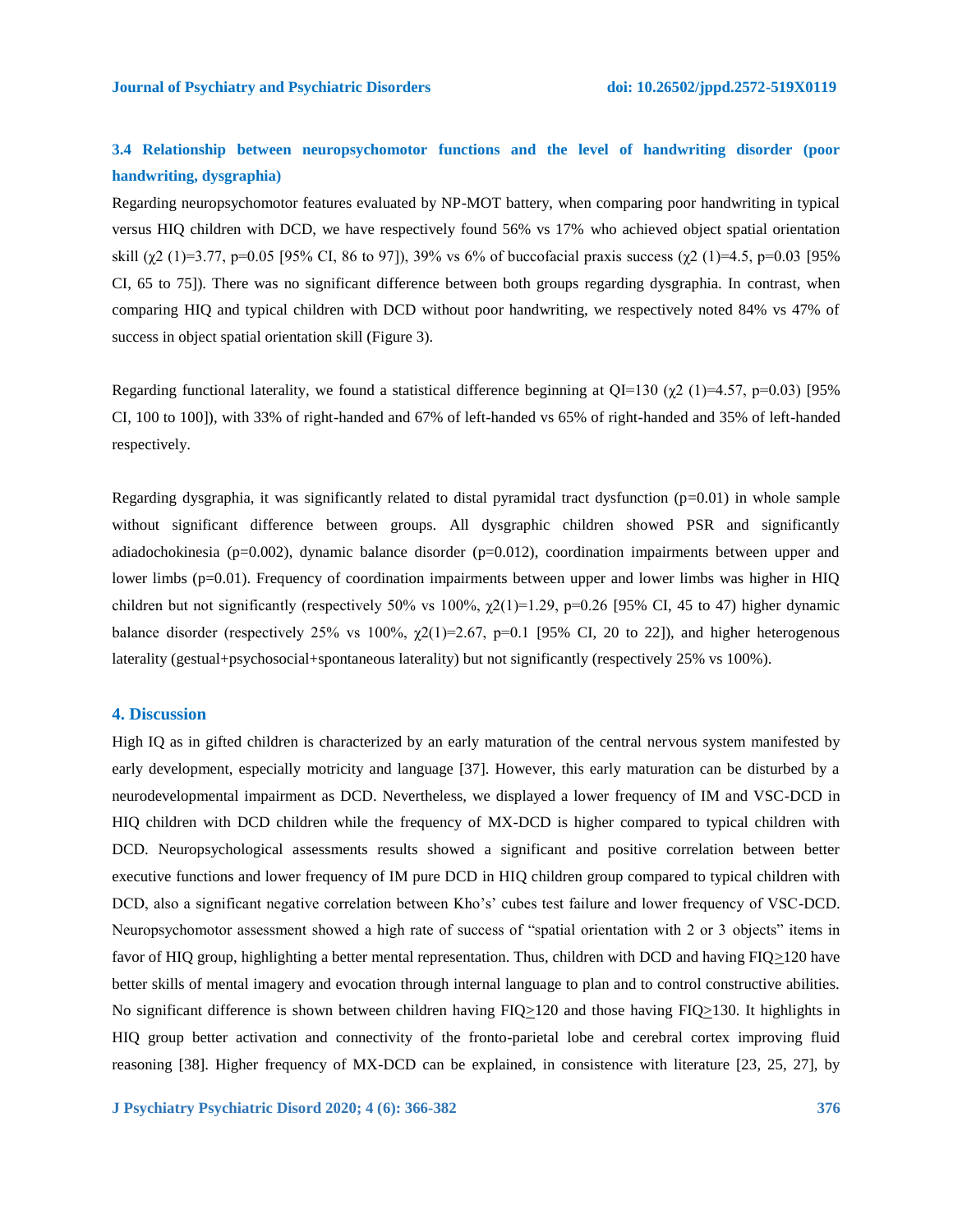specific impairments such as neurological soft signs suggesting adiadochokinesia, and difficulties in buccofacial praxis involving impairment of orofacial motricity in relation with the motor pathway and other comorbidities (high rate of auditory-memory and auditory-attention difficulties in HIQ children with DCD). It is essential not to neglect comorbidities influence on IQ scores for HIQ children as it might lower the FIQ (120-129).

Although it is well known that children with DCD have handwriting difficulties, this is the first study to our knowledge that analyze in-depth characteristics of poor handwriting and dysgraphia. There is no significant difference between the HIQ and typical children with DCD. These findings differed from literature studies [13, 14, 15] attesting a high rate in HIQ children and using non-in-depth evaluation and non-standardized assessments with developmental normative data for age. The high prevalence of poor handwriting in both groups (95%) and the low prevalence of dysgraphia (26% in HIQ vs 21% in typical children with DCD) is in accordance with the literature [9, 22] but not consistent with Graham's et al. study [3]. This could be explained by the non-differentiation between dysgraphia and poor handwriting. Moreover, we identified a higher rate of dyslexia in typical children with DCD compared to HIQ group but with a lower rate of dysgraphia and any significant correlation. Thus, in the present study, dysgraphia cannot be explained by ophthalmological abnormalities nor by language disorders. Therefore, dysgraphia appeared as a graphomotricity disorder independent from the language disorders (given the rigorous inclusion criteria excluding severe language disorders), and as a comorbidity to DCD. While poor handwriting in both groups seems due to an immaturity coordination of handwriting gesture, characterized by excessive pressure of the pen on paper and neurovegetative responses consecutive to disorders of coordination programming in DCD, affecting the synergic coordination of the upper limb.

Our findings highlight common clinical markers of dysgraphia for the two groups (HIQ and typical children with DCD), affecting the motor and neurovisual pathways, thus underlining a severe diagnosis involving the central nervous system. Dysgraphia was characterized by the association of nearly all handwriting qualitative criteria (1, 2, 3, 4, 6) in both groups. It was significantly related to a distal pyramidal tract dysfunction (PSR) in both groups without significant difference, linked significantly to dynamic balance disorder and to coordination impairments between upper-lower limbs. These results are consistent with the literature [39, 9] suggesting association between motor coordination impairments and dysgraphia, underlining motor programing impairment related to DCD. This may suggest the implication of a dysfunction of the pyramidal pathway, and of the occipito-temporo-parietal cortex [40]. In addition, the significant presence of neurological soft signs as adiadochokinesia, PSR, and higher heterogenous laterality confirms the alteration of the voluntary motor movement underpowered by the premotor cortex (motor pathway) with an alteration in the control of the motoneurons as was observed in the studies of Vaivre-Douret et al. and Chang et al. [39, 41]. At the anatomical level, the current outcomes displayed more abnormal MRI in typical children DCD (42%) than in HIQ children with DCD (32%) but not significantly. Theses abnormalities including the posterior peri-ventricular white matter anomalies, unilateral ventricular dilatation with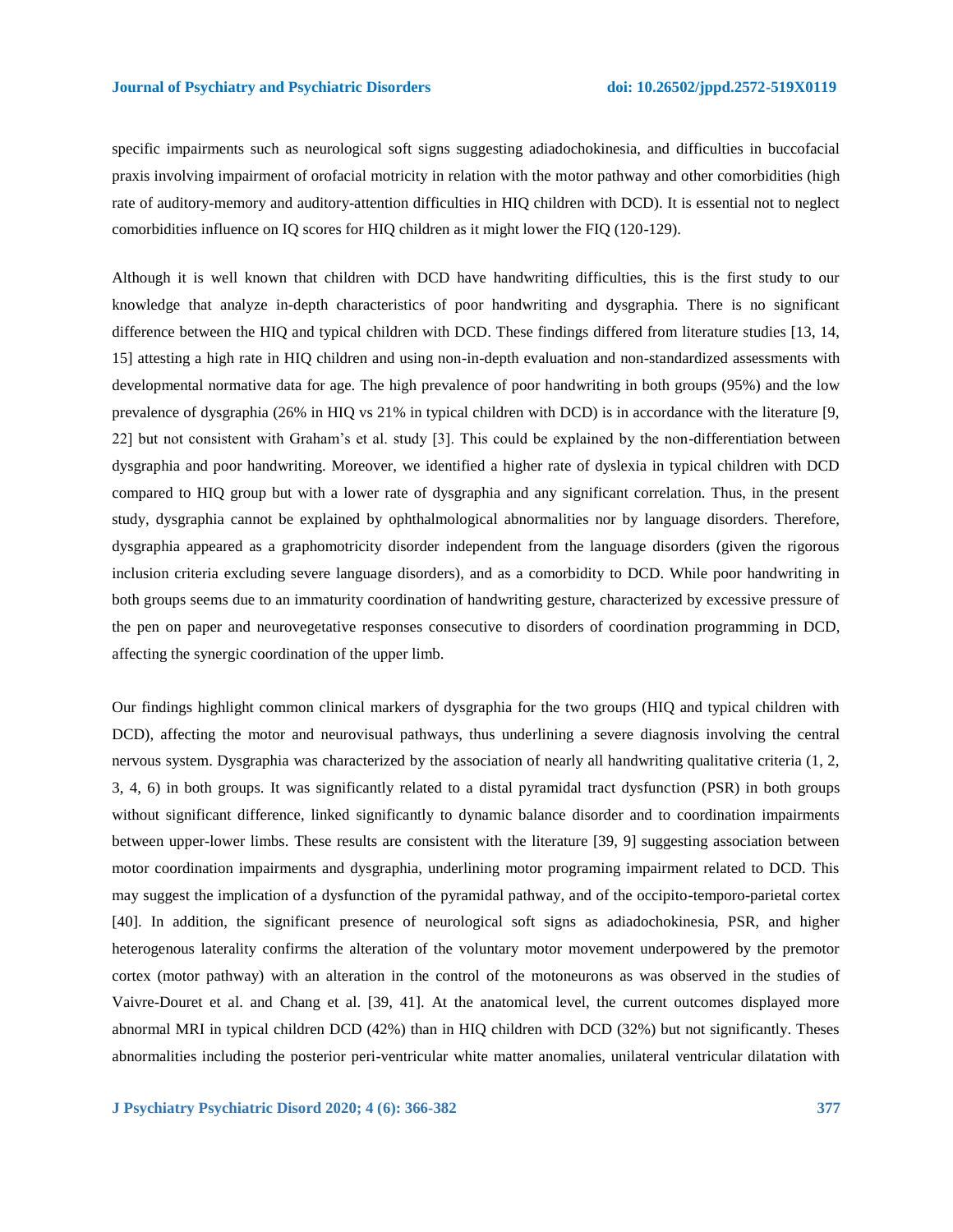small left hippocampus, small hippocampus, dysgenesis of the corpus callosum, and non-specific cysts, are heterogeneous and non-specific to dysgraphia neither to PSR but were significantly related to criterion 1 (irregular handwriting) only in typical children with DCD. Although, the criterion-D of DSM-5 requires that the deficit in motor skills in DCD cannot be explained by a neurological impairment (often tested by Babinski's reflex), our results highlight the relevant contribution of a fine standardized clinical neuromotor examination of neurological soft signs (39%-80%) as in the developmental NP-MOT battery [34]. It should systematically be undertaken by pediatricians, physiotherapists, and occupational therapists to look for motor impairments such as dysdiadochokinesia of the hand and discreet spastic hypertonia (PSR) tested by the dorsiflexion of the foot.

Moreover, children with DCD identified with dysgraphia showed ERG abnormalities in both groups suggesting a disturbance of visual perception. There is also a high rate of abnormal horizontal, vertical pursuits, and abnormal VEP regarding the norms [42]. These findings support the conclusions of previous research using the same outcome measures [28]. Furthermore, we identified a specific significant clinical marker in HIQ children with DCD: visual gnosis impairment rarely examined but associated to cognitive disorders, especially in visual spatial memory, suggesting more involvement of the right cortex, that may explain the high rate of left-handed in very superior IQ  $($ 130) found in the recent study of Vaivre-Douret et al. [43].

The distribution of dysgraphia regarding DCD subtypes in the both groups suggests that children with DCD and having FIQ>120 consult when they are severely affected about handwriting and cannot used their compensation strategies described above.

## **5. Conclusions**

In conclusion, these findings contribute on one hand to a better understanding and screening with specific markers of poor handwriting vs dysgraphia in DCD, linked to their neurocognitive and neuropsychomotor profiles, and on the other hand, to clarify the impact of the IQ level. The results of this study could support both the hypothesis of a deficit of motor programing in handwriting disorder and the hypothesis of neuromotor noise and neurovisual impairment in dysgraphia. This argue for new approach to implement the remediations. Although we highlighted specific markers basing on a depth multidimensional assessment, this has been a limitation to the sample of subgroups collection in the current study. Furthermore, a group of typically developing children with poor handwriting/dysgraphia without DCD could be interesting to compare in further research.

#### **Acknowledgements**

We are grateful to the children and their families who took part in the study. This research was supported by the Institut Universitaire de France (IUF) [grant numbers L17P99, IUF004], and the Foundation of France [Fondation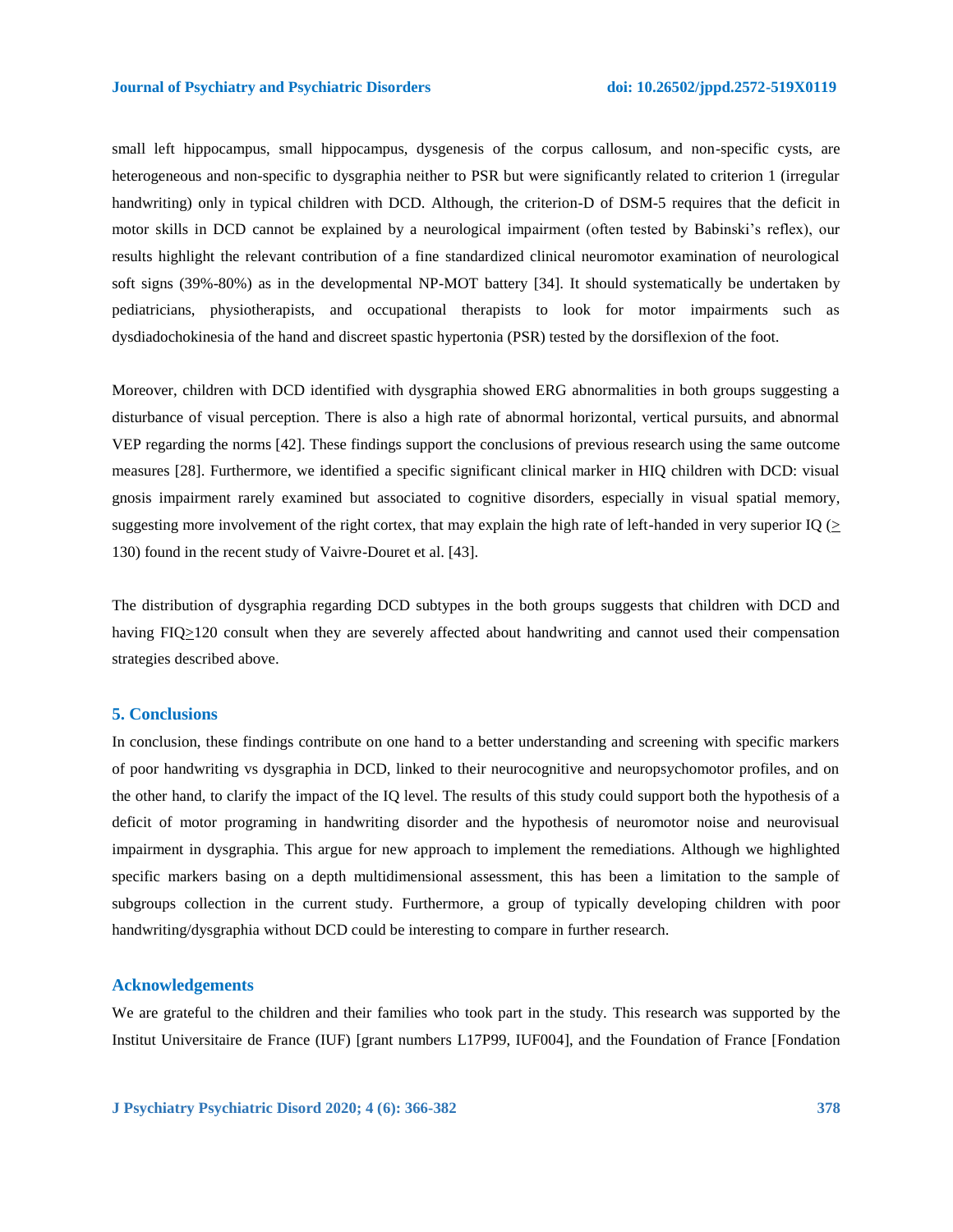pour la Recherche en Psychomotricité et Maladies de Civilisation (FRPMC) sous l'égide de Fondation de France]. The funders had no role in study design, data collection, data analysis, data interpretation, or writing of the article.

# **Declaration of Interest Statement**

The authors declare that they have no known competing financial interests or personal relationships that might be perceived as posing a conflict or bias could influence the work reported in this paper.

# **References**

- 1. Cornhill H, Case-Smith J. Factors that relate to good and poor handwriting. American Journal of Occupational Therapy 50 (1996): 732-739.
- 2. Costa LJC, Edwards CN, Hooper SR. Writing disabilities and reading disabilities in elementary school students: Rates of co-occurrence and cognitive burden. Learning Disability Quarterly 39 (2016): 17-30.
- 3. Graham S, Struck M, Santoro J, et al. Dimensions of good and poor handwriting legibility in first and second graders: motor programs, visual-spatial arrangement, and letter formation parameter setting. Developmental Neuropsychology 29 (2006): 43-60.
- 4. Goyen TA, Duff S. Discriminant validity of the Developmental Test of Visual-Motor Integration in relation to children with handwriting dysfunction. Australian Occupational Therapy Journal 52 (2005): 109-115.
- 5. Berninger VW, Richards TL, Abbott RD. Differential diagnosis of dysgraphia, dyslexia, and OWL LD: behavioral and neuroimaging evidence. Reading and Writing 28 (2015): 1119-1153.
- 6. Berninger VW, May MO. Evidence-based diagnosis and treatment for specific learning disabilities involving impairments in written and/or oral language. Journal of Learning Disabilities 44 (2011):167-183.
- 7. Fournier del Castillo MC, Maldonado Belmonte MJ, Ruiz-Falcó Rojas ML, et al. Cerebellum atrophy and development of a peripheral dysgraphia: a paediatric case. Cerebellum 9 (2010): 530-536.
- 8. Lopez C, Hemimou C, Vaivre-Douret L. Nature des troubles de l'écriture chez des enfants porteurs d'un Trouble de l'Acquisition de la Coordination (TAC) [Nature of handwriting disorders in children with Developmental Coordination Disorder (DCD)]. In: Entretiens de Bichat « Les Entretiens de Psychomotricité ». Paris: Expansion scientifique française (2016).
- 9. Lopez C, Hemimou C, Golse B, et al. Developmental dysgraphia is often associated with minor neurological dysfunction in children with developmental coordination disorder (DCD). Neurophysiologie Clinique/Clinical Neurophysiology 48 (2018): 207-217.
- 10. American Psychiatric Association. Diagnostic and Statistical Manual of Mental disorders, 5<sup>th</sup> Edition. (DSM V). Washington, DC, USA: American Psychiatric Publishing (2013).
- 11. American Psychiatric Association. Diagnostic and Statistical Manual of Mental disorders, 4<sup>th</sup> Edition. (DSM IV). Washington, DC, USA: American Psychiatric Publishing (1994).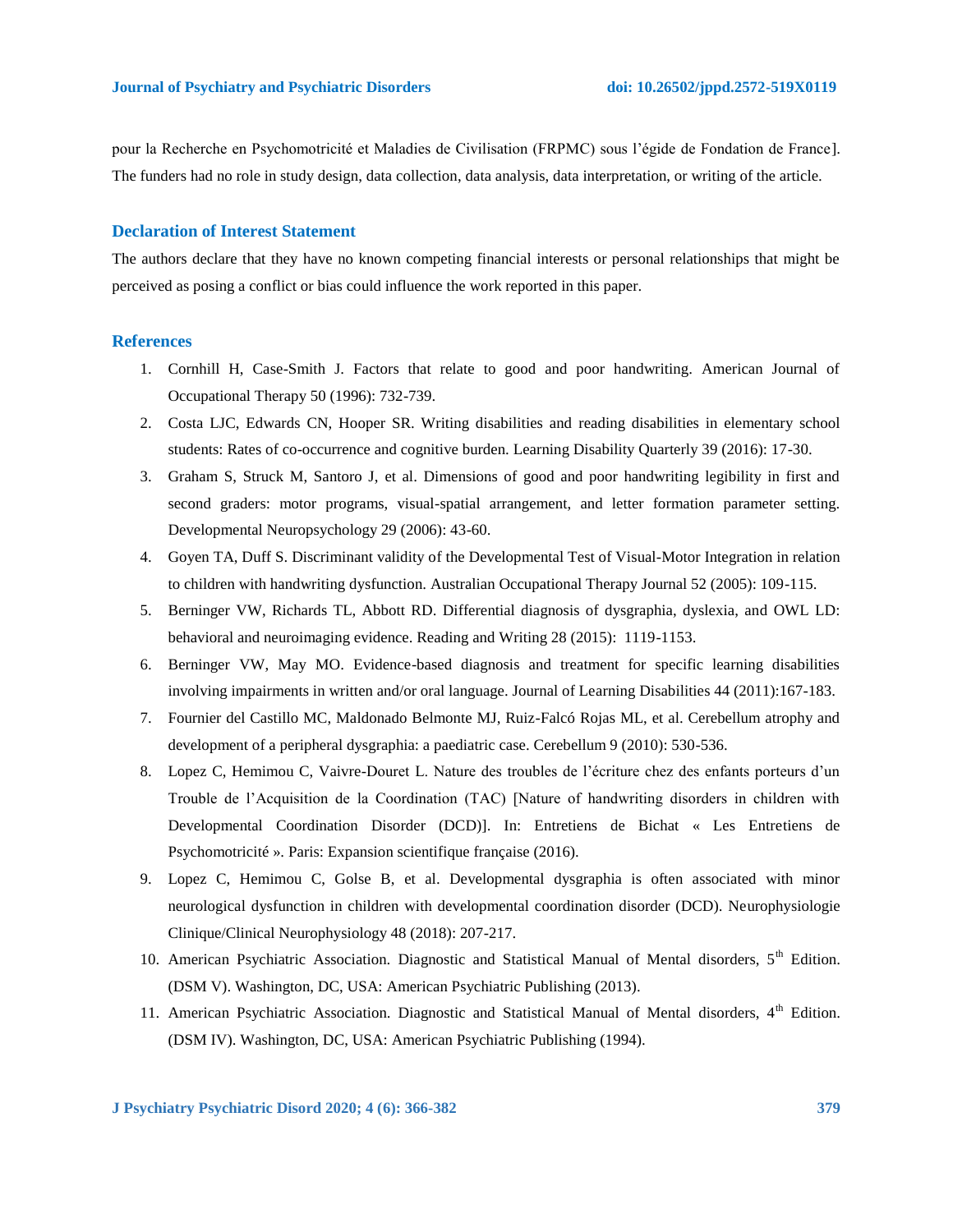- 12. American Psychiatric Association. Diagnostic and Statistical Manual of Mental disorders, 4<sup>th</sup> Edition text revised. (DSM IV-TR). Washington, DC, USA: American Psychiatric Publishing (2000).
- 13. Winner E. The origins and ends of giftedness. American Psychologist 55 (2000): 159-169.
- 14. Terrassier JC. Les enfants intellectuellement précoces [Early intellectually children]. Arch Pédiatrie 16 (2009): 1603-1606.
- 15. Terrassier JC. Les enfants surdoués: ou la précocité embarrassante [Gifted children: or embarrassent precocity].  $12^{th}$  Edition. Paris: ESF Sciences Humaines (2018).
- 16. Wechsler D. WISC-IV: Wechsler Intelligence Scale for Children: Technical and Interpretive Manual. Paris: ECPA-Pearson (2003).
- 17. Hamstra-Bletz L, DeBie J, Den Brinker BPLM. Beknopte Beoordelingsmethode voor Kinderhandschriften [The concise assessment method for children's handwriting]. Dutch: Lisse: Swets and Zeitlinger (1987).
- 18. Charles M, Soppelsa R, Albaret JM. BHK-Echelle d'évaluation rapide de l'écriture de l'enfant. [BHK-Scale for rapid assessment of children's writing. Paris: Editions of the Center for Applied Psychology]. Paris: ECPA-Pearson (2003).
- 19. Amundson SJ. Evaluation tool of children's handwriting. Homer, AL: OT Kids (1995).
- 20. Reisman JE. Development and reliability of the research version of the Minnesota Handwriting Test. Phys Occup Ther Pediatr 13 (1999): 41-55.
- 21. Barnett A, Henderson S, Scheib B, et al. The detailed assessment of speed of handwriting. London: H. Assessment (2007).
- 22. Overvelde A, Hulstijn W. Handwriting development in grade 2 and grade 3 primary school children with normal, at risk, or dysgraphic characteristics. Research in Developmental Disabilities 32 (2011): 540-548.
- 23. Vaivre-Douret L, Lalanne C, Cabrol D, et al. Identification de critères diagnostiques des sous-types de troubles de l'acquisition de la coordination (TAC) ou dyspraxie développementale [Identification of diagnostic criteria for subtypes of coordination acquisition disorders (TAC) or developmental dyspraxia]. Neuropsychiatrie de l'Enfance et de l'Adolescence 59 (2011a): 443-453.
- 24. Blank R, Smits‐Engelsman B, Polatajko H, et al. European Academy for Childhood Disability (EACD): Recommendations on the definition, diagnosis and intervention of developmental coordination disorder. Developmental Medicine and Child Neurology 54 (2012): 54-93.
- 25. Lalanne C, Falissard B, Golse B, et al. Refining developmental coordination disorder subtyping with multivariate statistical methods. BMC Medical Research Methodology 1 (2012): 107.
- 26. Vaivre-Douret L. Developmental Coordination Disorder: state of art, Neurophysiologie Clinique/Clinical Neurophysiology 44 (2014): 13-23.
- 27. Vaivre-Douret L, Lalanne C. Specific impairments, and predictive markers for Developmental Coordination Disorder subtypes in children: the importance of multidimensional developmental assessments in cluster analysis. Journal of Translational Science 5 (2019): 1-13.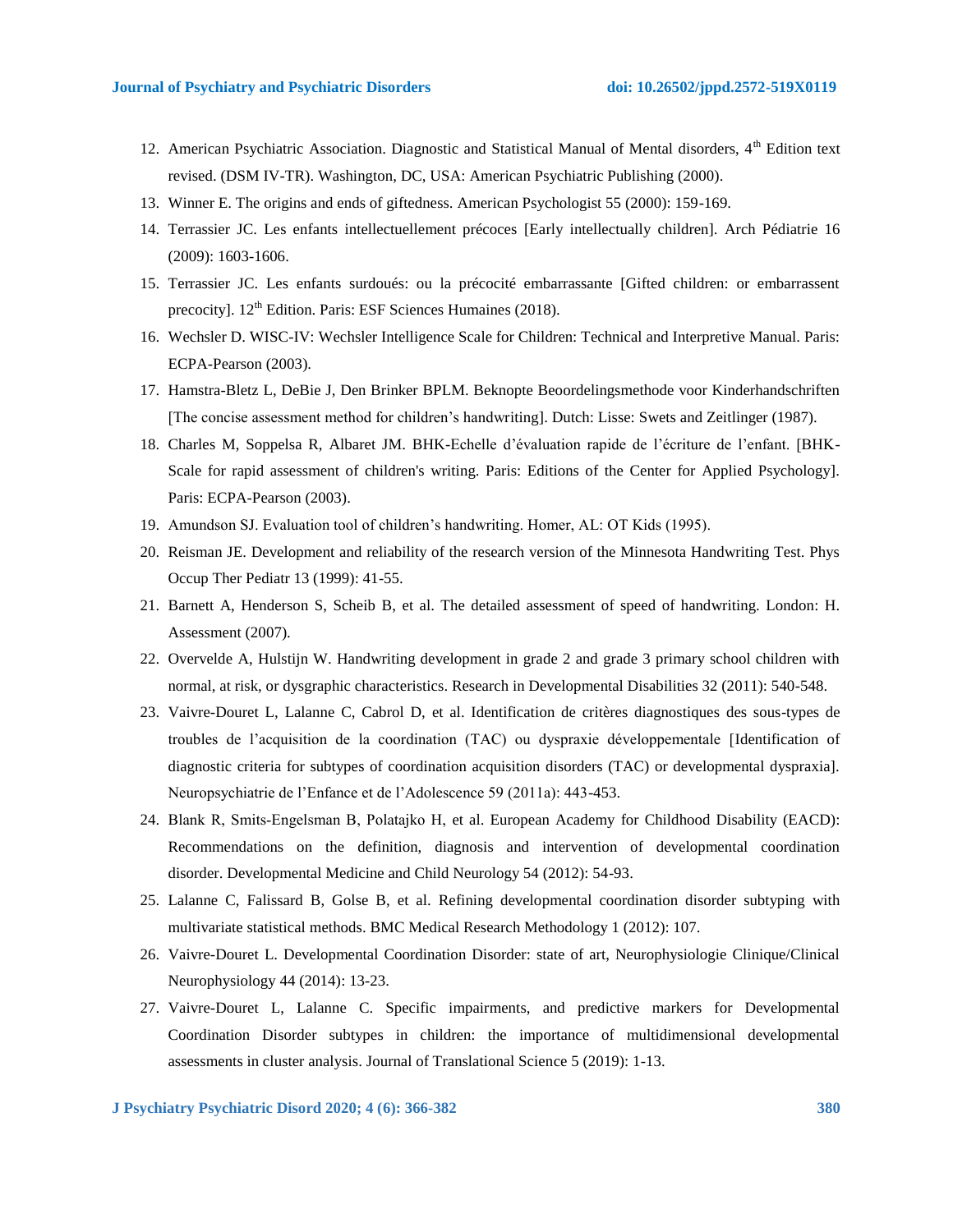- 28. Robert MP, Ingster‐Moati I, Albuisson E, et al. Vertical and horizontal smooth pursuit eye movements in children with developmental coordination disorder. Developmental Medicine and Child Neurology 56 (2014): 595-600.
- 29. Korkman M, Kirk U, Kemp S. Developmental neuropsychological assessment manual. Paris: ECPA-Pearson (2003).
- 30. Rey A. Manuel test de copie d'une figure complexe [Manual of complex Rey's figure]. Paris: ECPA-Pearson (1960).
- 31. Beery KE, Beery NA. The Beery-Buktenica Developmental Test of Visual-Motor Integration. Beery VMI: With Supplemental Developmental Tests of Visual Perception and Motor Coordination and Steppingstone Age Norms From Birth to Age Six. Administration, Scoring, and Teaching Manual. Minneapolis: Pearson (2010).
- 32. Odédys. Outil de dépistage des dyslexies version 2 [Dyslexia screening tool, 2nd version]. Grenoble: Cogni-Sciences IUFM (2005).
- 33. Chevrie-Muller C, Plaza M. N-EEL: nouvelles épreuves pour l'examen du langage [New tests for language examination]. Paris: ECPA-Pearson (2001).
- 34. Vaivre-Douret L. Batterie d'évaluation des fonctions neuro-psychomotrices (NP-MOT) [Tests battery of developmental neuro-psychomotor functions in children (NP-MOT)]. Paris: ECPA-Pearson (2006).
- 35. Bruininks O. Buininks-Oseretsky Test of Motor Profiency. Circle Pines, MN: American Guidance Service (1978).
- 36. R Core Development Team. R: A Language and Environment for Statistical Computing. Vienna: R Foundation for Statistical Computing (2004).
- 37. Vaivre-Douret L. Developmental and cognitive characteristics of high-level potentialities (highly gifted) children. International Journal of Pediatrics (2011b): 2011.
- 38. Nusbaum F, Hannoun S, Kocevar G, et al. Hemispheric Differences in White Matter Microstructure between Two Profiles of Children with High Intelligence Quotient vs. Controls: A Tract-Based Spatial Statistics Study. Frontiers in Neuroscience 11 (2017): 173.
- 39. Vaivre-Douret L, Lalanne C, Golse B. Developmental coordination disorder, an umbrella term for motor impairments in children: nature and co-morbid disorders. Frontiers in psychology 7 (2016): 502.
- 40. Hamdioui S, Vaivre-Douret L. Sémiologie de la dysgraphie chez l'enfant porteur d'un trouble du développement de la coordination en fonction du quotient intellectual [Semiology of dysgraphia in children with a developmental coordination disorder related to intelligence quotient]. Neurophysiologie Clinique/Clinical Neurophysiology (2020): Abstract in press.
- 41. Chang SH, YU NY. Characterization of motor control in handwriting difficulties in children with or without developmental coordination disorder. Developmental Medicine and Child Neurology 52 (2010): 244-250.